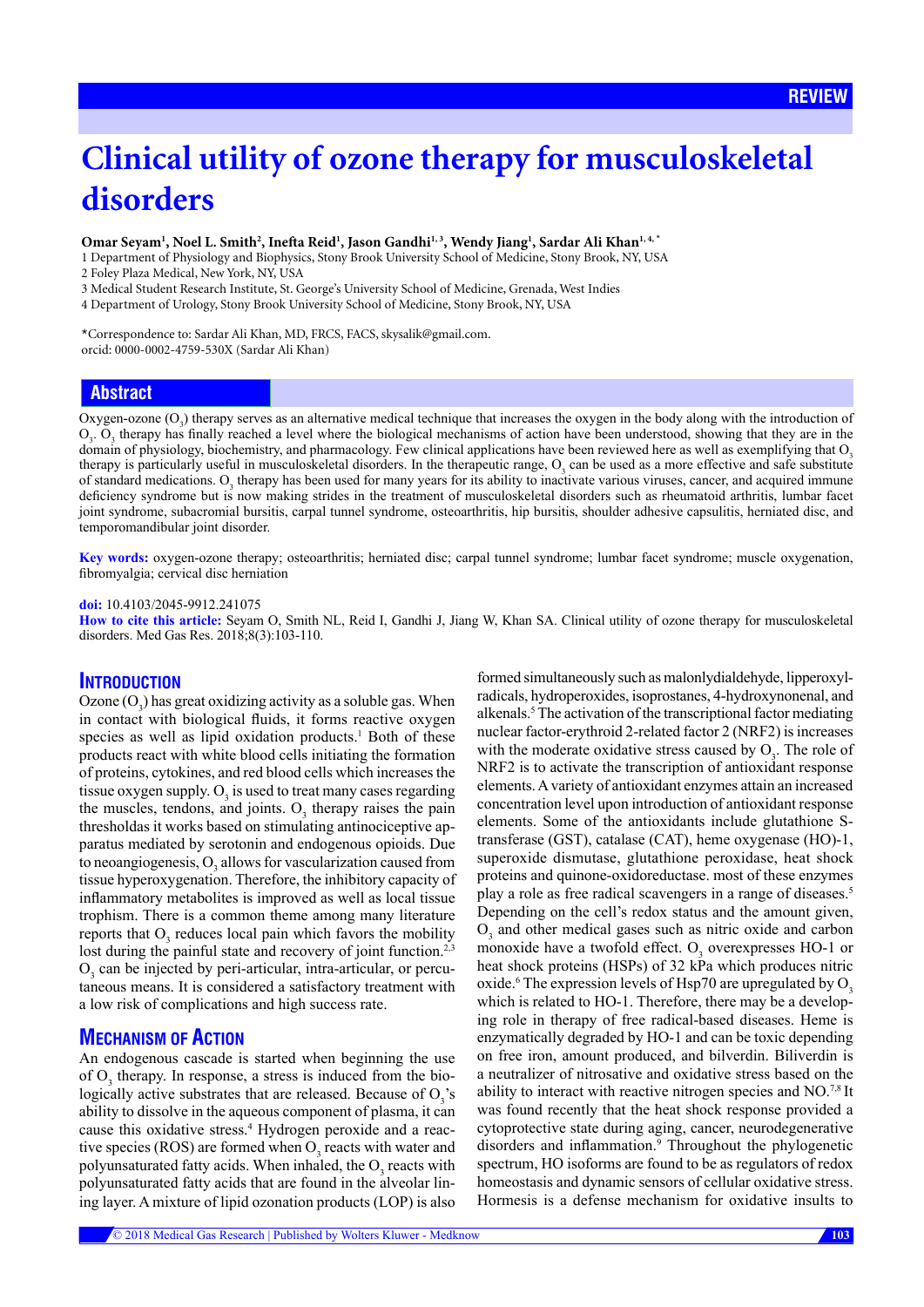

multiple organ systems.  $O_3$  can have a role in hormesis by regulating the proinflammatory and anti-inflammatory effects of prostaglandin formation which is of similar nature to nitric oxide.10

# **How O3 helps repair musculoskeletal tissues (tissue repair)**

When  $\overline{O}$ , gets in contact with organic fluids such as plasma, lymph, urine, and saliva, it interacts highly with all tissue components.11 It can react with antioxidants, glutathione, cysteine, albumin, ribonucleic acid (RNA), and deoxyribonucleic acid (DNA).12 All these reagents, participate in the ozonation process and formation of lipid oxidation products and ROSs.<sup>11</sup> These two molecules function as biochemical regulators of inflammation and physiological concentrations.<sup>11</sup> ROS are described as being highly unstable, immediate action and a half-life less than one second.<sup>12</sup> It is common that patients report the sensation of well-being during the course of  $O_3$  therapy and this is due to the LOPs which stimulate the central nervous system and endocrine system while also improving hormonal production, neurotransmitter release, and metabolism.11 It was proved that  $O_3$  was capable of promoting the preservation and increase of endogenous antioxidant systems through a study conducted by Re et al.13 Another study which dealt with the ozonation of platelet-rich plasma samples results demonstrated the increase of interleukin (IL)-8. The increase of IL-8 allows for the leukocytes to leave the circulation into the tissues to facilitate the phagocytosis of bacteria and necrotic tissue of ulcers.14 The results also showed an increase in growth factors such as platelet derived growth factor (PDGF), IL, and transforming growth factor beta (TGF-β)  $1.^{14}$  Lim et al.<sup>15</sup> that when dermal wounds were exposed to  $O_3$ , it increased the activity of factor nuclear kappa B, an important immunomodulatory of inflammation and the expression of TGF-β which is essential for remodeling tissue.

#### **Temporomandibular joint disorder (myofascial pain syndrome)**

The temporomandibular joints are the joints that connect the jawbone to the skull. Temporomandibular joint disorder also known as myofascial pain syndrome results in pain that limits chewing, talking, and other daily activities. It was found that the use of  $O_3$  therapy has been much more effective than medication therapy in patients with high pain scores which relieves pain and increases the maximum voluntary interincisal mouth opening values. A proposed explanation of why  $O_3$  causes the joint to heal quicker than of the traditional therapy is due to the highly reactive nature of  $O_3$ . It is able to stimulate the fibroblastic joint repairing abilities when injected into a joint capsule. It is also able to promote new cartilage growth as well as reducing inflammation. When split into separate oxygen atoms,  $O_3$  is able to react when in contact with a contaminant.<sup>16-18</sup> In fact, it never fails to initiate this reactive activity. A recent study found that 87% patients had either improved or completely recovered from temporomandibular pain.18 It was concluded that this was a promising new treatment, but the mechanism of action is still being researched. A plausible mechanism can be due to a single oxygen atom oxidizing the contaminants. It is thought that  $O_3$  can stimulate the fibroblastic joint since it is such a reactive molecule.  $O_3$  can react with the contaminant when it splits into single oxygen atoms.<sup>18</sup>

# **Herniated disc (back pain)**

The herniated disc is characterized as a condition affecting the

spine in which a tear in the fibrous ring of an intervertebral disc allows the central portion to bulge out.19 The treatment of lumbar disc herniation is applied with a needle which is placed into the hernia between the inner margin of the facet joint and the lateral nerve root. This has been considered a minimally invasive treatment for nerve root treatment since the  $O_3$  is minimally invasive and the needle is thin. The mechanism of action is as follows: nucleur pulposus is oxidized by proteoglycan which then cause it to denaturize and reduce in volume. The local blood circulation will have reduced when the osmotic pressure is reduced. The doze of  $O_3$  administered is essential and should not pass the capacity of glutathione and antioxidant enzymes to prevent accumulation of hydrogen peroxide and superoxide anion which can possibly degradation of cell membranes.<sup>20</sup> $O_3$  in a medium of pH = 8 or higher will cause the formation of free radicals. While, in a medium of  $pH =$ 7.5 or lower the formation of peroxides occur due to the ozonolysis mechanism. In oxygen- $O_3$  therapy,  $O_3$  is administered at a nontoxic concentration of 1 to 40  $\mu$ g of O<sub>3</sub> per milliliter of oxygen. It was found through in studies that consisted of *in vitro* on resected human disk specimens as well as *in vivo*  on rabbits that the optimal concentration to administer is 27  $\mu$ g. O<sub>3</sub> has a direct effect on the disk's nucleus pulposus specifically in proteoglycans at this concentration which results in subsequent cell degradation of the matrix and release of water molecules.<sup>21</sup> The matrix is replaced by fibrous tissues and formation of new blood cells in approximately 5 weeks. A reduction in disk volume is the result of all these events. In a study conducted by Andreula and others,<sup>22</sup> five histologic disk specimens were removed during surgical microdiskecotmy who received intradiscal injects of  $O_3$  at 27  $\mu$ g/mL. Dehydration of the fibrillary matrix of the nucleus pulposus, signs of regression (fragmentation and vacuole formation), and revealing collagen fibers were all noted in these specimens. Other findings of a herniated disk untreated with medical  $O<sub>3</sub>$  are proliferating and signs of new blood cell formation guided by lymphocyte inflammatory tissue and chondrocyte hyperplasia. One of the main therapeutic causes of medical  $O_3$  is a reduction in disk size which can possibly reduce nerve root compression. Furthermore, disk shrinkage can improve local microcirculation and increase the supply of oxygen by reducing venous stasis caused by disk compression of vessels.  $O_3$  therapy also had analgesic and anti-inflammatory effects in treating disk herniation.23 The action ties into inhibiting release of bradykinin or release of algogenic compounds as well as inhibiting synthesis of proinflammatory prostaglandins. Proinflammatory cytokines such as interleukin can be neutralized by increasing release of antagonists. The results from this study was satisfactory compared to other percutaneous treatments for disk herniation such as enzymatic chemonucleolysis.24 The two procedures are similar, however oxygen- $O_3$  therapy is less invasive due to the narrow nature of the needle and less traumatic.<sup>25</sup> Also, there were no anaphylactic or allergic reactions.<sup>25</sup>

## **Shoulder (Glenohumeral joint)**

The shoulder allows for the role of orientating the hand and has a great degree of movement.<sup>26</sup> Specifically, the glenohumeral joint is not a stable ball-and-socket joint, but has high mobility.26 The rotator cuff muscles allow for joint motility.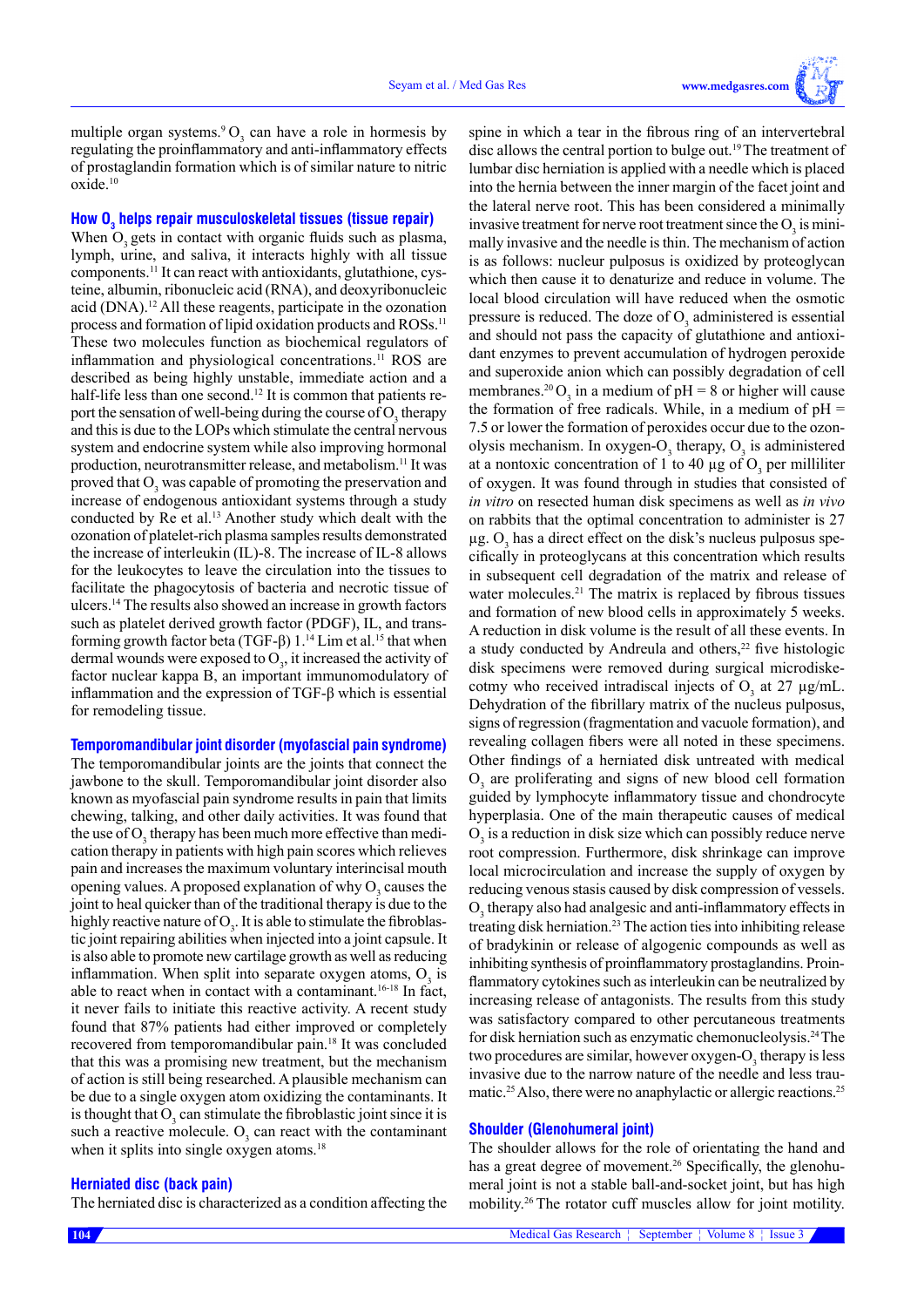These muscles include the infraspinatus, subscapularis, supraspinatus, and teres minor.  $O_3$  therapy for the glenohumeral joint includes injection with the posterior approach under the inferior margin laterally using a 22 G needle. In a case study, Benvenuti<sup>27</sup> reported that a 58-year-old woman experiencing severely limited joint movement and pain underwent a session of  $O_3$  therapy with 10 mL gas mixture at a concentration of 15 µg/mL. Furthermore, it is helpful to puncture the long head of the bicep muscle and subacromial bursa with a 27 G needle in microdoses of 0.5 to 1 mL. After one week, the patient reported a reduction of nocturnal pain.27 The patient reported a recovery of active shoulder function and total reduction of pain.

#### **Shoulder adhesive capsulitis**

Shoulder adhesive capsulitis is a condition where there is a reduction in the arc of active motion.<sup>28</sup> Adhesive capsulitis is characterized with an unknown etiology that has an onset of pain associated with it.<sup>28</sup> The treatment with oxygen- $O_3$  can help in the reduction of pain as well as inflammation activity. It uses a mixture which is 95–96% oxygen and  $4-5\%$  O<sub>3</sub>. The reduction and modulation of inflammation activity and a reduction of pain are a few of the many action accomplished with medical  $O_3$ . The local injection of  $O_3$  destroys algogenic substances, alters serotonin, and inactivates bradykinin. All of these substances are altered to produce no pain. A release of soluble receptors or anatagonists neutralize proinflammatory cytokines such as interferon-a, tumor necrosis factor-α (TNF- $\alpha$ ) and ILs. In addition, the denaturation of cellular proteins such as kallikrein, kininogen, and cyclooxygenase (COX) help form endorphins and modify the pain receptors. Another important activity is given by the muscle relaxant action by direction action on the muscle fibers.<sup>12</sup> Contraindication to this treatment include latent hypoglycemia, hyperthyroidism, favism, pregnancy, and sickle cell anemia. This study has many limitations since it was a case study. It can be a basis for future studies on a better statistical criterion as well as on more patients.

#### **Hip bursitis (inflammation)**

Hip bursitis can be characterized as the swelling of bursae. The bursae are fluid-filled sacs that cushion muscles and tendons.<sup>29</sup> The hip is similar to the shoulder since it is also a ball-andsocket joint. However, the hip has much more flexibility in movement as compared to the shoulder where it is attached to the trunk. It is common that patients are not aware they have a hip inflammation since they might complain about the pain in the anterior knee and thigh rather than the hip itself. O<sub>2</sub> therapy can be used to alleviate hip pain due to functional overload, trochanteric bursitis, pain caused by initial and late coxarthrosis, and hip tendonitis. It is also helpful to associate oxygen- $O_3$  therapy along with prescribed exercises and a period of rehabilitation. In a case report, $27$  a 54-year-old man was treated by a cycle of 5 therapy session of  $O_3$ . The dosage consisted at a concentration of 25 µg/mL at 55 mL oxygen) through weekly intervals. It was injected at a lateral approach where the method of infiltration was called peritrochanteric. The patient referred difficulty walking with deambulation for approximately 50 meters and nocturnal hip pain.27 The joint pain subsided after the first treatment session with an

improvement in trochanteric swelling. At the end of the treatment cycle daytime and nighttime pain had disappeared. By the subsequent follow-up visit which was approximately 5 weeks later, there were no signs of bursitis. Signs of limping stopped and the patient was able to take the stairs without any difficulty. This study demonstrates the versatility and efficacy of  $O_3$  therapy when administered in small doses through weekly intervals.

# **Osteoarthritis (OA) (knee)**

OA is a degenerative disease that affects function and produces pain.<sup>30</sup>  $O_3$  infiltration accelerates anabolism and produces better vascularization on cartilage and bone. Regarding knee osterarticular disease, there is a great variability in terms of gas concentration of  $O_3$  as well as the side of injection. On the knee joint, it could be either periarticular, intra articular, and subcutaneous. Currently, there is no cure for knee OA. Because of this there is a focus on the amelioration of the symptoms caused by knee OA.  $O_3$  improves the range of motion (ROM) and slows down the degenerative process. It also is able to inhibit chondrocytes, stem cells, inflammatory cytokines, nitric oxide, and mineral metalloproteinases. The published studies on  $O_3$  regarding the knee are limited. Riva Sanseverino<sup>31</sup> were the first people to use  $O_3$  to treat the knee OA. Over the many years, intra articular  $O_3$  injections have found to be a costless procedure that is effective. Patients who have severe OA will improve at about the same rate as those with low grade OA. The pathophysiology of OA is characterized by the destruction and softening of articular cartilage along with increased matrix degradation due to proteoglycanases and collagenases. Activated chondrocytes and monocytes release enzymes which by releasing TNF-α and IL-1 multiply the inflammation. The synthesis of prostaglandins increases and there is an attempt to maintain biomechanical matrix. It is believed that the synthesis of  $O_3$  Messengers LOPs and ROS would act in two phases in the synovial fluids.  $O_3$  would inhibit the proinflammatory cytokines such as prostaglandin E2 (PGE2) during the first phase. During the second phase,  $O_3$  will act over inhibitory cytokines such as IL-10, TGF-β, and IL-4, antioxidant enzymes, and neoangiogenesis. These are all working together in the process of repairing the articular joint by stimulating fibroblasts, chondrocytes, and stem cells.

## **Carpal tunnel syndrome**

Carpal tunnel syndrome is caused by a compressed nerve in a narrow passageway on the palm side of the wrist.<sup>32</sup> Secondary forms are associated with a variety of diseases such as hypothyroidism, diabetes mellitus, oestrogen therapy, rheumatoid arthritis, amyloid disease.33 The mechanism of oxygen O<sub>2</sub> treatment is based on three mechanisms that are shared by the treatment of herniated disc in the spine. By increasing trans-tissue and intra-oxygenation along with reduced lymphatic stasis and hypoxia, there is an indirect vessel-mediated decompression of the nerve roots. Second, by inhibiting the release of polymorphonucleates through increasing immunosuppressive cytokines and proteinase through macrophages.34 Third, inhibiting the release of prostaglandins and pro-inflammatory bradykinins, action on the cell-mediated inflammatory response would take place.<sup>35</sup> Oxygen-O<sub>3</sub> therapy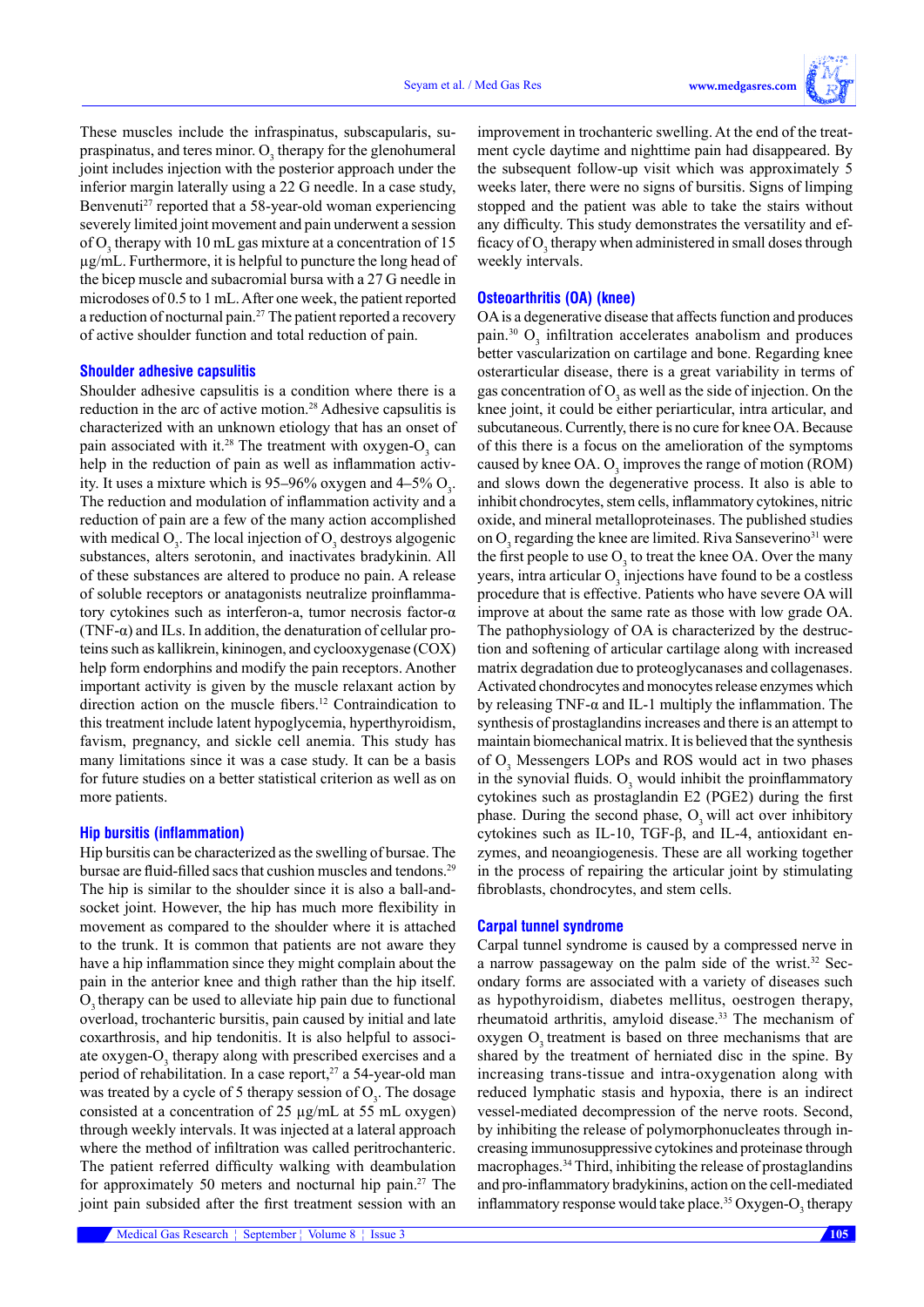

seems to guarantee improvements of symptoms after one year compared to steroid injections. A study conducted by Zambello et al.,<sup>36</sup> showed that 90% of patients had a significant improvement after  $O_3$  injection. 17% had a good control of symptoms and 70% of patients no longer had symptoms after a one year follow up.36 However, further studies should be conducted to see if symptoms remain or not after two years or more to evaluate the long-term effects.

## **Partial tear of the supraspinatus tendon**

The supraspinatus tendon is part of the rotator cuff.<sup>37</sup> Oxygen- $O_3$  therapy is one of the many methods that can be used to relieve the symptoms. In a study,<sup>38</sup> which consisted of  $40$ patients, specifically 26 males and 14 females whom had shoulder pain for approximately six months. In order for patients to be included in the study, the size of the tear of the supraspinatus had to be less than 1.5 cm. Ultrasound guidance is recommended since the blind infiltration does not guarantee to get properly in the shoulder joint.<sup>38</sup> It was concluded that the ultrasound-guided infiltration of oxygen- $O_3$  therapy proved to be an effective treatment method in partial tears of the supraspinatus tendon. However, it is necessary to do further research requiring a large sample size.

#### **Subacromial bursitis**

First degree spondylolisthesis and spondylolysis-spondylosis is a defect of part of the vertebral arch between the superior and inferior spinal processes. Spondylolisthesis is if the defect results in a forward shift of one of the vertebral body on one another.39 Eighty-three percent of the 18 patients in this had a complete recovery from pain immediately.40 The twofold action of  $O<sub>3</sub>$  in the perganglionic region and in the lysis points of the neural arch or pars interarticularis region innervated by Luschka's recurrent nerve is an explanation for such fast pain.<sup>21</sup> The use of the gas mixture directly next to the lysis points on Luschka's nerve by exploiting the well-known analgesic and anti-inflammatory effects of the oxygen-ozone mixture. The spine is innervated by Luschka's recurrent nerve or posterior primary branch and vertebral plexus.41 The plexus innervates the end plates, longitudinal ligament, vertebral bodes, and relative peridural tissues in the pars interarticularis region or the neural arch.41 The anti-inflammatory and analgesic effects of the oxygen- $O_3$  mixture infiltrates directly proximal to the lysis point on Luschka's nerve.42 Prostaglandin levels and cytokine levels are normalized with a reduction of reactive oxidant species and an increase in superoxide dismutase production. A eutrophizing effect occurs when subsequent infiltration into the periganglionic region takes place both adjacent to the nerve root compressed at the level of muscle spasm and injured by accompanying disc protrusion. $43,44$  A good final outcome is accounted due to the combined action.

# **Lumbar facet joint syndrome**

Lumbar facet joint syndrome can be described as pain at the joint between two vertebrae in your spine. It is a condition which affects about 80% of people who have lower back pain. The main mechanism of action may be considered as follows: there is an immediate oxidation by which the proteoglycan in the nucleus pulposus could be oxidized immediately and the osmotic pressure is reduced.<sup>45</sup> The volume of the nucleus pulposus would decrease as well as necrotize, denaturize, and

atrophy. The local blood circulation would also be changed when the osmotic pressure is reduced. The symptoms may be improved when increasing the oxygen supply. Regarding the anti-inflammatory effect, as the vein, lymphoid tissue, and nerve root were compressed by the annulus fibrosus and herniated nucleus pulposus, the lymphatic backflow and venous was obstructed which was accompanied by exudation and nerve edema. To induce an immune response, antigenic substances such as B-lipoprotein and glycoprotein could be released that would result in aseptic inflammation and adhesion. The pain of disc herniation could be caused by these factors. Lastly regarding the analgesic effects, enzyme products and inflammatory mediators stimulate the nerve endings near ligament and on the disc surface that causes the pain that is associated with disc herniation. In order to attain pain relief, the strong oxidative activity of  $O_3$  can inactivate the above inflammatory mediators.  $O_3$  injected into the middle of the disc through the conventional posteriorlateral route had produced the desired result for small or medium size disc herniations.22 Regarding the large disc herniation, the symptoms were not eliminated quickly and the efficacy was limited due to the hernia compressing the nerve root. The efficacy of  $O_3$  therapy is poor with patients who have large lumbar disc herniation and greatly significant with those who have a small or minimal disc herniation. Since the annulus fibrosus was either completely or partially ruptured, it was found that the  $O_3$  could diffuse through the tissues that were torn surround the vertebral or spinal disc. This would cause the hernia and nucleus pulposus to not be fully oxidized. In a study conducted by Lu et al.,<sup>46</sup> the treatment of large lumbar disc herniation with percutaneous  $O_3$  injection was greatly effective. An improvement of local ablation and eliminating local aseptic inflammation was achieved through  $O_3$  injection in or around the hernia areas. Therefore, it was concluded through using percutaneous  $O_3$  injection with the inner margin of facet *via* the posterior-lateral was an effective method. It is important to note that the concentration of  $O_3$  should be acceptable in quantity and the rupture of the annulus fibrosus by high intradiscal pressure should be avoided in order to ensure efficacy. Low pressure of repeated injection of  $O_3$  was suggested for large disc herniation. This can be accomplished by repeatedly pushing and pulling the syringe to allow the  $O<sub>3</sub>$ to completely oxidize and contact the nucleus pulposus. New  $O_3$  is then injected and the residual  $O_3$  is abandoned to avoid rupture of the annulus fibrosus.

#### **Cervical disc herniation**

Cervical disc herniation is wear and tear of a disc in the neck. It is suggested that the material from the nucleus pulposus may act as a chemical or immunologic irritant the nerve and these mechanisms may produce an inflammatory effect.<sup>47</sup> Studies have hypothesized that the injection of  $O_3$  induces overexpression of antioxidant enzymes which then neutralizes excessive ROS formation. In the degenerated nucleus pulposus, the intradiscal injection of  $O_3$  can accelerate the degradation of proteoglycans.14 The biochemical modification of the medium in the extradural space is one of the important aspects of it.<sup>48</sup> The cause of radicular pain is A2 phopholipase independent of a direct inflammatory process or immunological response.<sup>47</sup> A2 phospholipase is responsible for the prostaglandins and arachidonic acid liberation. It has been shown that there are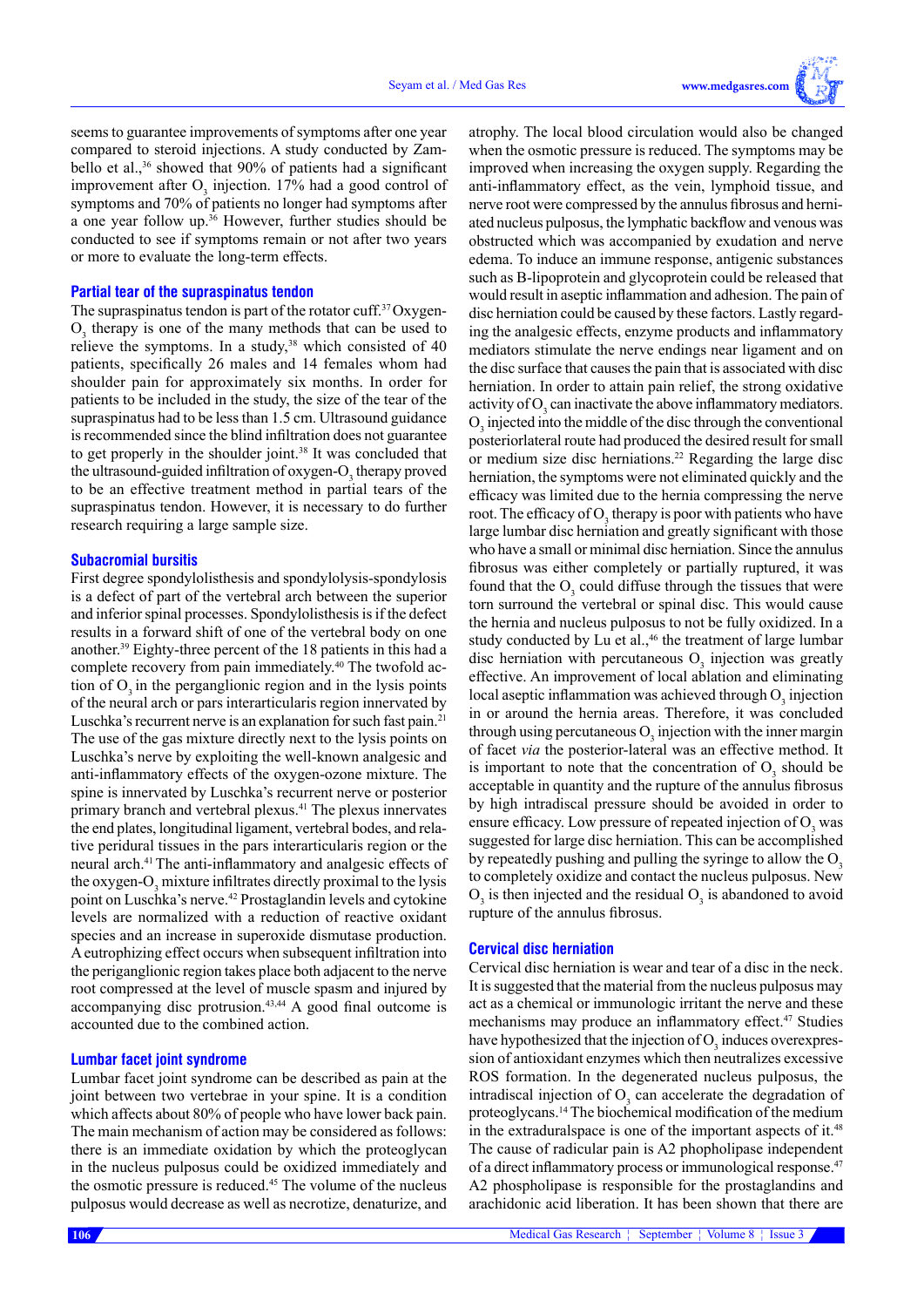high levels of A2 phospholipase in herniated discs. A powerful stimulus to the activation of antioxidant defense is the result of  $O_3$  injected in the peridural space of the conjugation foramen and disc. Even in cases that had extruded cervical disc pathology, injections were still performed and had great results. This is most likely due to the fact that normal tissues and the isolate fragment are separated.<sup>48</sup>

#### **Rheumatoid arthritis**

Rheumatoid arthritis is characterized as an autoimmune disease where the body's immune system attacks the joints instead of bacteria and viruses.49 The syndromes include hyperplasia of synovial cells, excess synovial fluid, and forming pannus which can damage joint deformities and articular cartilage.<sup>50,51</sup> The etiology for rheumatoid arthritis is still not understood. The common treatments are immunologic purging, advanced surgical treatment, and drug therapy.<sup>52</sup> However,  $O_3$  therapy is a new treatment in treating rheumatoid arthritis can overcome these limitations at a certain level. The therapeutic mechanism of  $O_3$  still remains unclear. Previous research has showed that  $O_3$  can reduce the activity of TNF- $\alpha$  in the inflammatory tissues and suppress synovial hyperplasia and joint swell in rheumatoid arthritis in rats.<sup>53,54</sup> Therefore, a study was conducted to treat bovine collagen II-induced RA in rats with intraarticular injection of  $O_3$  at various concentrations.<sup>55</sup> Rats were injected with complete Fruend's adjuvant bovine collagen II that successful established a rat model of rheumatoid arthritis.<sup>55</sup> In the  $O_3$  treated groups, the optimal concentration for treating rheumatoid arthritis was 40  $\mu$ g/mL.<sup>55</sup> They also had higher TNF-receptor (TNF-R)1 indicating that  $O_3$  can reduce synovium injury in rats with RA and lower synovial TNF- $\alpha$ and TNF-R2 levels.<sup>55</sup> A plausible mechanism is the reduction in TNF-R1 and rheumatoid arthritis TNF-a levels and increase the level of TNF-R1 which increase synovial cell apoptosis and preventing synovial cell proliferation.<sup>55</sup>

#### **Systemic sclerosis**

Systemic sclerosis is a chronic tissue disease characterized by vascular abnormalities in the joints, internal organs, and fibrosis.56 The etiology and clinical manifestations of scleroderma are still not understood; this is why it is difficult to treat systemic sclerosis.<sup>56</sup> The inflammatory processes can be limited by  $O_3$ 's potential in reducing the proliferation of neutrophils and mastocytes, increasing concentration of prostacyclin 6-ketoprostaglandin F1 $\alpha$  (6-keto-PGF1 $\alpha$ ), impeding the release of acute phase proteins, and decreasing the concentration of prostacyclin (PGF) $2\alpha$  resulting from the oxygen radicals on arachidonic acid.57 The results from this study have proved to slow down the progression of the illness by limiting the activation of the immune system. It had also increased the movability of interphalanx joints and decreased the thickness of the skin.<sup>57</sup> $O_3$  is able to penetrate the epidermis water-fat barrier and also has a good solubility in serum which is why it has a good effect on the skin.<sup>57</sup> The vasodilating effect of  $O<sub>3</sub>$ allows for the decrease of skin score index, decrease of arterial blood pressure, increase in angle of interphalangeal joints all through the synthesis of nitric oxide synthase.<sup>57</sup>

#### **Fibromyalgia**

Fibromyalgia is seen as a rheumatic disease which means that

it causes myofascial pain or soft tissue pain.<sup>58</sup> The mechanism of  $O_3$  is as follows. After the  $O_3$ comes into contact with the blood, it immediately reacts with various reducing molecules such as antioxidizing agents, unsaturated fatty acids containing double bonds to produce reactive oxygen species. Both lipid peroxidation products and hydrogen peroxide are generated, when  $O_3$  reacts with polyunsaturated fatty acid (PUFA).<sup>59</sup> Enzymatic antioxidant systems such as aldehyde dehydrogenase and glutathione-transferase neutralize the toxicity of both molecules (LP and hydrogen peroxide). They act as secondary messengers which stimulate further generation of antioxidant enzymes.<sup>60</sup> This can be done if  $O_3$  is administered in quantities that are able to achieve a therapeutic effect which can protect against radicals and is nontoxic. A case which a 45-year-old woman was administered oxygen- $O_3$  therapy biweekly sessions equating to a total of 12 sessions. Due to a lowering of painful symptoms, the patients experience a sense of well-being. An improvement in the asthenia was seen due to a greater oxygenation of tissues because of  $O_3$ . There were no side effects seen in this case. The limitation from this study is the small number of patients in which it was conducted. It was found that  $O_3$  glycolysis was sped up through the activation of the mitochondrial respiratory chain.<sup>61,62</sup> The  $O_3$  mixture will cause an increase in oxygenation level due to the increased efficiency of the antioxidant enzyme system, enhance serotonin production, and microcirculation. The production of endorphins was enhanced by the motor plate. So patients who had fibromyalgia had improved their daily activities by 40% and sleeping disorders by 6%.63

#### **Muscle oxygenation**

The role of  $O_3$  therapy was observed for hypoxic tissues, those in which tissues were below-normal level of an adequate oxygen supply.<sup>64</sup> A study has demonstrated that  $O_3$  therapy can change the level of oxygenation in resting muscles by measuring directly the pressure of oxygen.<sup>64</sup> Through autohemotransfusion,  $O_3$  therapy avoids lung toxicity from oxidative stress. The effects of  $O_3$  are mediated by rapid oxidation of blood substances. Hydrogen peroxide and peroxidated lipoproteins both are reactive oxygen species that can activate the hexose monophosphate shunt. Charge modification is done by the increase of malonyl aldehyde and lipid peroxidation as well as an improvement of blood rheology and flexibility of erythrocyte membrane. The collaboration of nitric oxide, adenosine, and prostaglandins can decrease vascular resistance. It is hypothesized that this will lead to blood flow redistribution. This is supported by the data collected in the study which shows the correlation between the change in pressure of oxygen post[ozone therapy and the initial oxygenation. Another possible](https://www.austinozone.com)  mechanism to explain the results of this experiment, is the increase in production of 2,3-diphosphoglycerate in erythrocytes and lipid peroxidation of red blood cell membranes can be achieved with the activation of the hexose monophosphate shunt.<sup>65</sup> These would both cause a shift to the right in the oxyhemoglobin dissociation curve ultimately leading to an increase of release of oxygen to the tissues.<sup>65</sup>

# **Spinal muscle disorder (horse)**

The harmonious movement of the spine and balance are the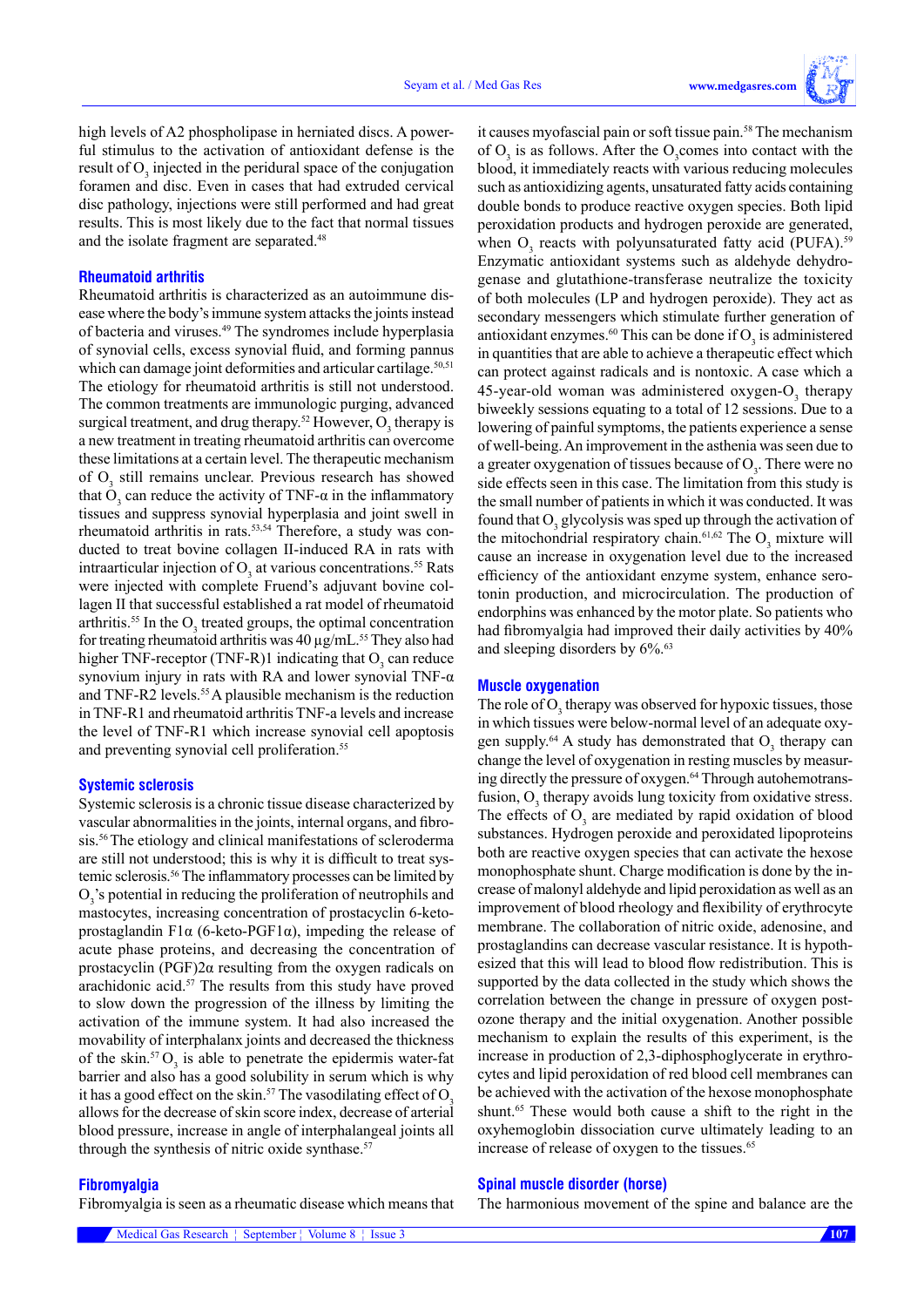result of the muscles running along the spine to the dock of the tail. Muscle fatigue is caused by soft tissue spinal lesions. Impaired performance in athletic horses is mainly caused by changes in the thoracolumbar spine. One of the many pathologic changes affecting the thoracolumbar spine is soft tissue spinal lesions. The muscles may suffer varying degrees of inflammation after intense muscular stress. In the study conducted, all four horses had a positive response to  $O_3$  therapy.<sup>66</sup> They were all able to increase their trotting speed due to the stiffness that was relieved and increase in posterior muscle chain thrust. The mechanism of action of  $O_3$  is described as the  $O_3$  coming in contact with the blood on different targets. Since  $O_3$  is very active it reacts when it comes in to contact with blood or any biological fluid.  $O<sub>3</sub>$  first reacts with polyunsaturated fatty acids then with proteins, antioxidants (ascorbic acid and glutathione). When  $O_3$  reacts with bio molecules, it produces a molecule of ROS which is hydrogen peroxide and two molecules of lipid oxidation products. The ROS activates the pentose phosphate pathway. The lipid oxidation products that are produced as 4-hydroxynonenal and malonaldehyde. $67$ Since they are toxic, they undergo a dilution in the circulation and get metabolized in the blood circulation. Overall, the beneficial effects seen by  $O_3$  therapy is the increase in availability and delivery of oxygen, adenosine triphosphate (ATP), and glucose within ischemic tissues, enhances implantation of bone marrow stem cells at the site of lesion which can provide neovascularization, tissue regeneration, and angiogenesis. Ballardini<sup>66</sup> did not notice any short or long-term effects when administering different treatment cycles to the same horse; he always noticed a positive response from the horse.

# **Spinal pain**

About 80% of the world's population has a symptom of low back pain.68 In general, the pain one suffers from a herniated disc is caused from inflammation and not compression. The use of  $O_3$  therapy is recommended to treat back pain before doing any surgical procedures. There are two techniques one can attempt: direct approach and the indirect approach.  $O<sub>3</sub>$ acting as a chemical reactant by needle insertion refers to the indirect approach. Whereas, the direct approach is done by direct insufflation of the oxygen- $O_3$  mixture of a concentration at approximately 30 µg/mL and preceded by needle insertion in the pathologic intersomatic space. Eighty percent of 63,000 patients have shown good outcomes confirmed by magnetic resonance imaging (MRI) controls and computed tomography.48,69 In the future, it is essential to conduct more studies to assess the role of variables such as place of needle, needle type,  $O<sub>3</sub>$  concentration, and oxygen amount. The mechanism of action underlying  $O_3$  therapy for the direct method is:  $O_3$ reacts with biomolecules when dissolved in interstitial water, which then results in the formation of reactive oxygen species such as hydrogen peroxide and hydroxyl radicals.70,71 The matrix degenerates with disappearance of the herniated material, when ROS reacts with proteoglycans of the nucleus pulposus,72 thusleading to a lower of sensitivity of axons. Alternatively, nociceptors can be stimulated when algesic endogenous substances released during perineural ischemia. The indirect approach consists of one to four injection of 5–10 mL of  $O_3$ . The disappearance of pain because of the complex series and chemical and neurological reactions have defined

it as a chemical acupuncture. The  $O_3$  concentration must be between  $18-25 \mu g/mL$ .<sup>73</sup> If it is higher than 20  $\mu g/mL$ , it can be too painful, and if it is too low, then it won't be effective. Therefore, it is essential to maintain the right balance since it can cause risky vasovagal reflex and lipothymia during initial treatments. Contrarily, the pain threshold rises after five to seven treatments therefore, the concentration of  $O_3$  increases, but must not exceed 30  $\mu$ g/mL. The infiltration of O<sub>3</sub> therapy uses the paravertebral muscles as a route. Regarding the indirect method, the mechanism of action underlying  $O_3$  therapy is described as  $O_3$  reacting with PUFA, LOPs, and anti-oxidants. The final therapeutic effect is achieved with these compounds stimulating local C-nociceptors. Altogether, it is concluded that injection of  $O_3$  either into the paravertebral muscles or intradiscally has indicated long-term pain relief. $16,74$ 

## **Lumbar spinal stenosis (LSS)**

LSS can be characterized as the narrowing of the spinal canal of the lumbar area.75 The three main symptoms that LSS gives rise to are radicular pain or discomfort, low back pain, and neurological intermittent claudication. $O_3$  therapy blocks phospholipase A2 which is the same enzyme that epidural steroid injections target.<sup>76-78</sup> Therefore,  $O_3$  can serve as a better substitute steroid since it has the same mechanism of action while being a much safer drug. The neurological pain in LSS can be improved by the microcirculation that  $O_3$  induces.<sup>79</sup> In a study conducted by Baeza-Noci,<sup>76</sup> patients with spinal stenosis underwent  $O_3$  therapy for 10 biweekly sessions along with 5 weekly sessions. Each injection of  $O_3$  (10 mL) had a concentration of 20 μg/mL. After 1 year, from the baseline, 74% of patients improved with excellent results.76

# Complications of O<sub>3</sub> therapy in musculoskeletal disorders

The reactivity of  $O_3$  gives rise to a cascade of reactions such as the lipid ozonation products acting as signal transducer molecules, peroxidation of lipids leading to changes in membrane permeability.<sup>80</sup> Endogenous mediators of inflammation are released by the activation of lipases through which LOP activates the lipases.<sup>81,82</sup> It is the  $O_3$  which reacts with unsaturated fatty acids such as in the pulmonary cell bilayers and lung lining fluid. Enzyme inactivation occurs when there is a loss of functional groups in enzymes. Cell death or cell injury may occur from these reactions. Hazardous effects on lung alveoli can occur with the combination of nitrogen dioxide  $(NO<sub>2</sub>)$  and  $O<sub>3</sub>$  that are in photochemical smog. These effects can be prevented by free radical scavengers such as vitamin E, C or dietary antioxidants. In an *in vitro* study, peroxides were found to be formed by the presence of  $O_3$  and oxidized arachidonic acid.83 The activity of prostaglandin endoperoxides are comprimable to that of arachidonic acid peroxides. The aggregation of human platelets in platelet-rich plasma was seen with arachidonic acid peroxides. While, the presence of vitamin E and indomethacin, presented no signs of aggregation of human platelets in platelet-rich plasma.<sup>83</sup> Therefore, this suggests that they can treat  $O_3$  toxicity.

# **CONCLUSION**

 $O_3$  therapy is becoming an effective treatment option for musculoskeletal disorders as it promotes tissue hyperoxygenation as well as treating painful syndromes affecting muscles,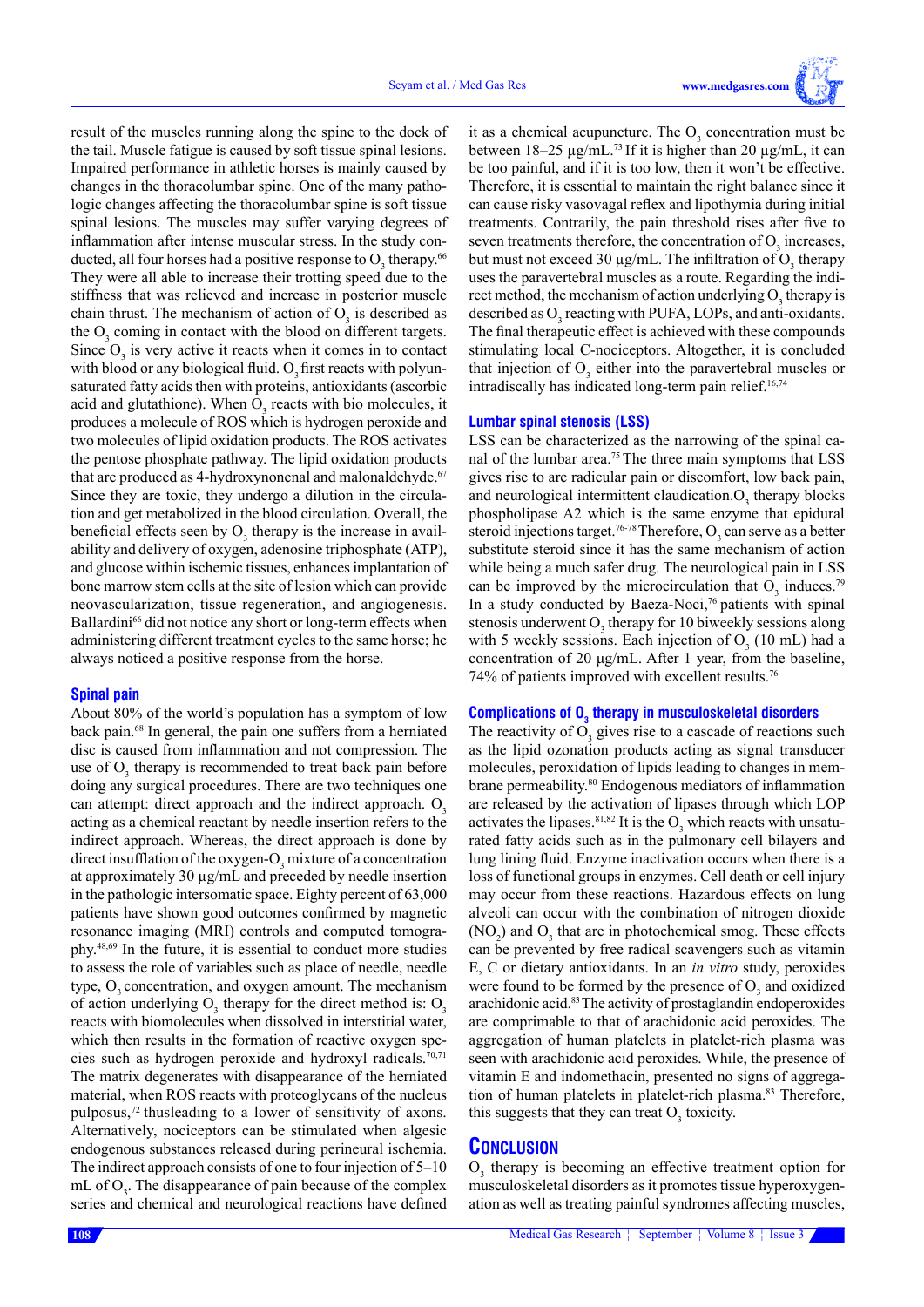tendons, and joints. Though  $O_3$  has indicated great success in most indications mentioned in this review, there still needs to be further research conducted to determine its activity for treatment of plantar fasciitis, costochondritis, and myofascial syndrome. In order to prevent the common side effects that  $O<sub>3</sub>$  therapy causes, it is essential to continue researching the utility of  $O_3$  therapy in all indications.

#### **Acknowledgments**

The authors are thankful to Drs. Kelly Warren, Todd Miller, and Peter Brink (Department of Physiology and Biophysics, Stony Brook University School of Medicine, Stony Brook, NY, USA) for departmental support, as well as Mrs. Wendy Isser and Ms. Grace Garey (Northport VA Medical Center Library, Northport, NY, USA) for literature retrieval.

#### **Author contributions**

OS designed, organized, and wrote the review article; designed the outline; solved queries related to scientific publications from the journals. NLS performed Medline searches, aided in writing the review article and critiqued the literature. IR revised the article to add logical reasoning and corrected the literature. JG critiqued and applied logical reasoning to the literature. WJ critiqued and applied logical reasoning to the literature. SAK formulated clinical concepts, reviewed the article, and corrected the reference. All authors have read and approved the manuscript provided.

#### **Conflicts of interest**

The authors have no conflicts of interests to declare. **Financial support**

#### None.

**Copyright license agreement**

The Copyright License Agreement has been signed by all authors before publication.

**Plagiarism check**

Checked twice by iThenticate.

**Peer review**

Externally peer reviewed.

**Open access statement**

This is an open access journal, and articles are distributed under the terms of the Creative Commons Attribution-NonCommercial-ShareAlike 4.0 License, which allows others to remix, tweak, and build upon the work non-commercially, as long as appropriate credit is given and the new creations are licensed under the identical terms. **Open peer reviewer**

Nemoto Edwin, University of New Mexico Health Sciences Center, USA.

# **References**

- 1. Cardoso CC, Carvalho JC, Ovando EC, Macedo SB, Dall'Aglio R, Ferreira LR. Action of ozonized water in preclinical inflammatory models. *Pharmacol Res*. 2000;42:51-54.
- 2. Lopes de Jesus CC, Dos Santos FC, de Jesus LMOB, Monteiro I, Sant'Ana MSSC, Trevisani VFM. Comparison between intra-articular ozone and placebo in the treatment of knee osteoarthritis: A randomized, double-blinded, placebo-controlled study. *PLoS One*. 2017;12:e0179185.
- 3. Cardelli R, de Santis F, Dall'Olio M, Leonardi M. Osteoarthritis of the hip treated by intra-articular infiltration of oxygen-ozone and hyaluronic acid (Hyalubrix®). Preliminary results. *Int J Ozone Ther*. 2008;7:66-69.
- 4. Bocci V, Larini A, Micheli V. Restoration of normoxia by ozone therapy may control neoplastic growth: a review and a working hypothesis. *J Altern Complement Med*. 2005;11:257-265.
- 5. Inal M, Dokumacioglu A, Özcelik E, Ucar O. The effects of ozone therapy and coenzyme Q<sub>10</sub> combination on oxidative stress mark-<br>ers in healthy subjects. *Ir J Med Sci.* 2011;180:703-707.
- 6. Bocci V, Aldinucci C, Mosci F, Carraro F, Valacchi G. Ozonation of human blood induces a remarkable upregulation of heme oxygenase-1 and heat stress protein-70. *Mediators Inflamm*. 2007;2007:26785.
- 7. Mancuso C, Capone C, Ranieri SC, et al. Bilirubin as an endogenous modulator of neurotrophin redox signaling. *J Neurosci Res*. 2008;86:2235-2249.
- Barone E, Trombino S, Cassano R, et al. Characterization of the Sdenitrosylating activity of bilirubin. *J Cell Mol Med*. 2009;13:2365- 2375.
- 9. Dattilo S, Mancuso C, Koverech G, et al. Heat shock proteins and hormesis in the diagnosis and treatment of neurodegenerative diseases. *Immun Ageing.* 2015;12:20.
- 10. Mancuso C, Pistritto G, Tringali G, Grossman A, Preziosi P, Navarra P. Evidence that carbon monoxide stimulates prostaglandin endoperoxide synthase activity in rat hypothalamic explants and in primary cultures of rat hypothalamic astrocytes.*Brain Res Mol Brain Res*. 1997;45:294-300.
- 11. Bocci V. Ozone as Janus: this controversial gas can be either toxic or medically useful. *Mediators Inflamm*. 2004;13:3-11.
- 12. Bocci VA. Scientific and medical aspects of ozone therapy. State of the art. *Arch Med Res*. 2006;37:425-435.
- 13. Re L, Mawsouf MN, Menendez S, Leon OS, Sanchez GM, Hernandez F. Ozone therapy: clinical and basic evidence of its therapeutic potential. *Arch Med Res.* 2008;39:17-26.
- 14. Bocci V. Biological and clinical effects of ozone. Has ozone therapy a future in medicine? *Br J Biomed Sci*. 1999;56:270-279.
- 15. Lim Y, Phung AD, Corbacho AM, et al. Modulation of cutaneous wound healing by ozone: differences between young and aged mice. *Toxicol Lett.* 2006;160:127-134.
- 16. Rahimi-Movaghar V, Eslami V. The major efficient mechanisms of ozone therapy are obtained in intradiscal procedures. *Pain Physician*. 2012;15:E1007-E1008.
- 17. Bocci V, Zanardi I, Travagli V. Has oxygen-ozonetherapy a future in medicine.*J Exp Integr Med.* 2011;1:5-11.
- 18. Daif E.Role of intra-articular ozone gas injection in the management of internal derangement of the temporomandibular joint. *Oral Surg Oral Med Oral Pathol Oral Radiol*. 2012;113:e10-e14.
- 19. Jordan J, Konstantinou K, O'Dowd J. Herniated lumbar disc. *BMJ Clin Evid*. 2009;2009:1118.
- 20. Bellomo G, Mirabelli F, Salis A, et al. Oxidative stress-induced plasma membrane blebbing and cytoskeletal alterations in normal and cancer cells. *Ann N Y Acad Sci*. 1988;551:128-130.
- 21. Iliakis E, Valadakis V, Vynios DH, Tsiganos CP, Agapitos E. Rationalization of the activity of medical ozone on intervertebral disc a histological and biochemical study. *Riv Neuroradiol*. 2001;14:S23- 30.
- 22. Andreula CF, Simonetti L, De Santis F, Agati R, Ricci R, Leonardi M. Minimally invasive oxygen-ozone therapy for lumbar disk herniation. *AJNR Am J Neuroradiol*. 2003;24:996-1000.
- 23. Bocci V, Luzzi E, Corradeschi F, Paulesu L, Di Stefano A. Studies on the biological effects of ozone: 3. An attempt to define conditions for optimal induction of cytokines. *Lymphokine Cytokine Res*. 1993;12:121-126.
- 24. Matsui H, Terahata N, Tsuji H, Hirano N, Naruse Y. Familial predisposition and clustering for juvenile lumbar disc herniation. *Spine (Phila Pa 1976)*. 1992;17:1323-1328.
- 25. Leonardi M. Disc puncture under fluoroscopic guidance. *Riv Ital Ossigeno-Ozonoterapia*. 2002;1:73-78.
- 26. Terry GC, Chopp TM. Functional anatomy of the shoulder. *J Athl Train.* 2000;35:248-255.
- 27. Benvenuti P. Oxygen-ozone treatment of the knee, shoulder and hip: A personal experience. *Rivista Italiana di Ossigeno-Ozonoterapia.* 2006;5:135-144.
- 28. Neviaser AS, Neviaser RJ. Adhesive capsulitis of the shoulder. *J Am Acad Orthop Surg.* 2011;19:536-542.
- 29. Hirji Z, Hunjun JS, Choudur HN. Imaging of the bursae. *J Clin Imaging Sci*. 2011;1:22.
- 30. Sinusas K. Osteoarthritis: diagnosis and treatment. *Am Fam Physician.* 2012;85:49-56.
- 31. Riva Sanseverino E. Intensive medical physical treatment of osteoporosis with the AID of oxygen-ozone therapy. *Europa Medico Physica. 1989*;25:163-170.
- 32. Ibrahim I, Khan WS, Goddard N, Smitham P. Carpal tunnel syndrome: a review of the recent literature. *Open Orthop J.* 2012;6:69- 76.
- 33. Katz JN, Simmons BP. Clinical practice. Carpal tunnel syndrome. *N Engl J Med.* 2002;346:1807-1812.